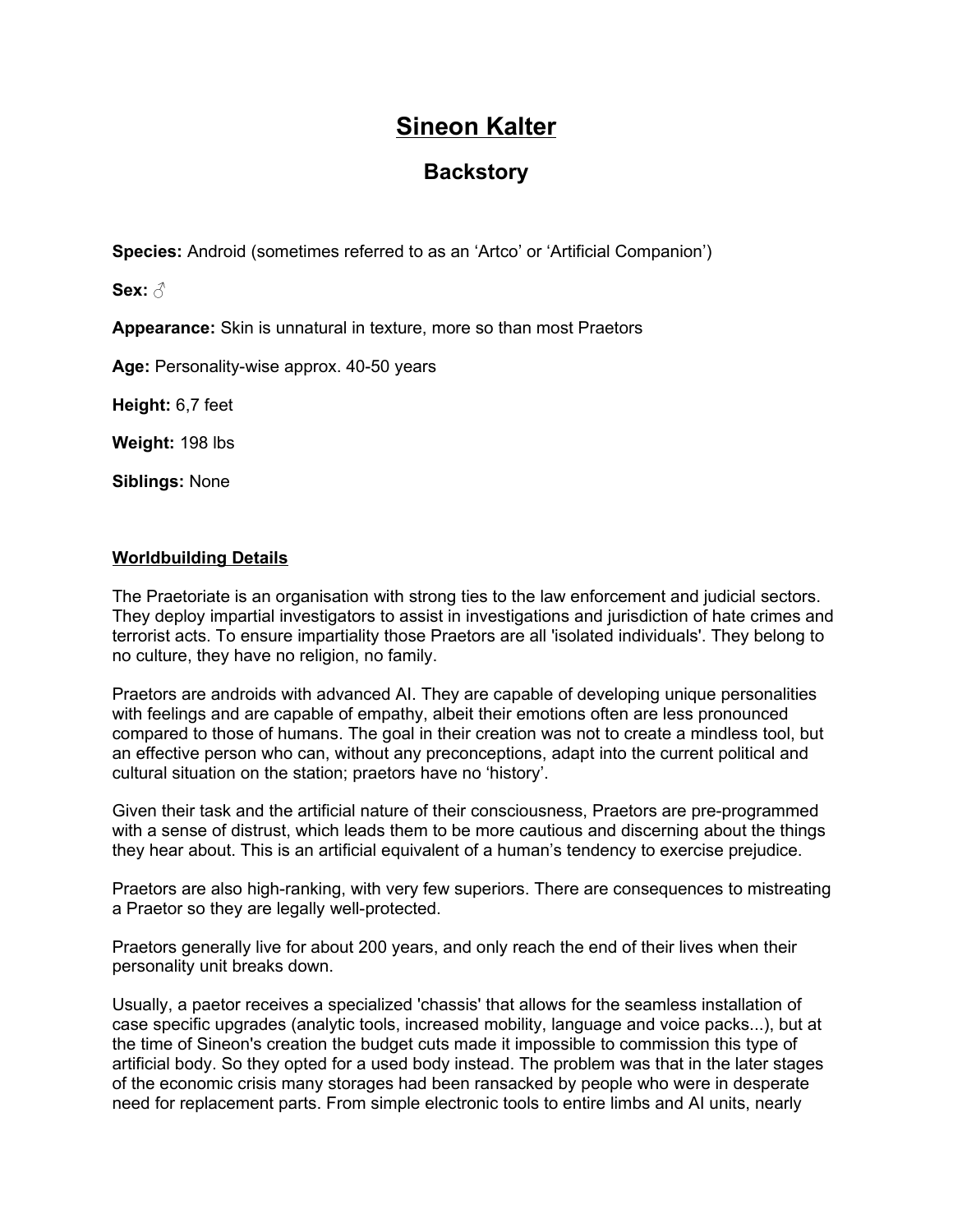everything had 'found' a new owner and use, leaving behind destroyed and unusable remains.

Sineon's body was one of the few things untouched, probably 'thanks' to the stigma that is still attached to 'ArtCo's.

Earlier ArtCos were capable of recording memories of their liaisons with their owners, which could be downloaded later for the owner's entertainment. However these became a security risk for the owner so in later editions of these robots, the record feature was no longer included.

Sineon Kalter is an original character from the story *Pale Men*. He is a repurposed android working as a judge of sorts, who feels as if he doesn't fit in due to having a steeply contrasting previous life with an ill-suited body to match, and irreconcilably contrasting professional duties and resources. However, he resolved most of the problems that faced him and lives a life doing his new job more effectively.

# **Trust & Confidence in Self and Others**

Being an android, Sineon was not born but simply 'woke up' for the first time, having been installed with an AI unit.

As a Praetor, he is given to being distrustful as skepticism helps him in the work he is programmed to do. For a biological creature distrust would be the result of adverse life experiences and of having lived a time of life when they were instinctual with no capability to think rationally.

Overall his distrust of 'the other' is very strong, to the point where he considers most people to be potential criminals and watches them with a suspicious eye for this reason. He tends to trust his colleagues more than non-colleagues.

However, distrust runs deeper for Sineon than it does for most Praetors. Being a repurposed ArtCo (and an earlier model at that), Sineon has a few recorded pornographic 'memories' of his previous life in his memory banks. These have a chance of being triggered semi-randomly, as his system sometimes misfires with an electrical impulse if he becomes over-worked or otherwise over-stimulated, and this misfiring can trigger an unwanted ArtCo memory. Whenever this happens he feels paranoid that other people can see the memory. He does what he can to withdraw from the people or situation he is involved in at the time so that he can wait out the replay in private, but often this is difficult, inappropriate, or impossible to do.

Given the nature of the work Sineon does, he lacks complete control over how much work each case will involve. Humans are inefficient and chaotic compared to robots, so whenever somebody behaves in a way that Sineon did not predict he becomes stressed, fearing that this will trigger the replaying of one of his unpleasant memories.

# **Freedom & Self-Determination**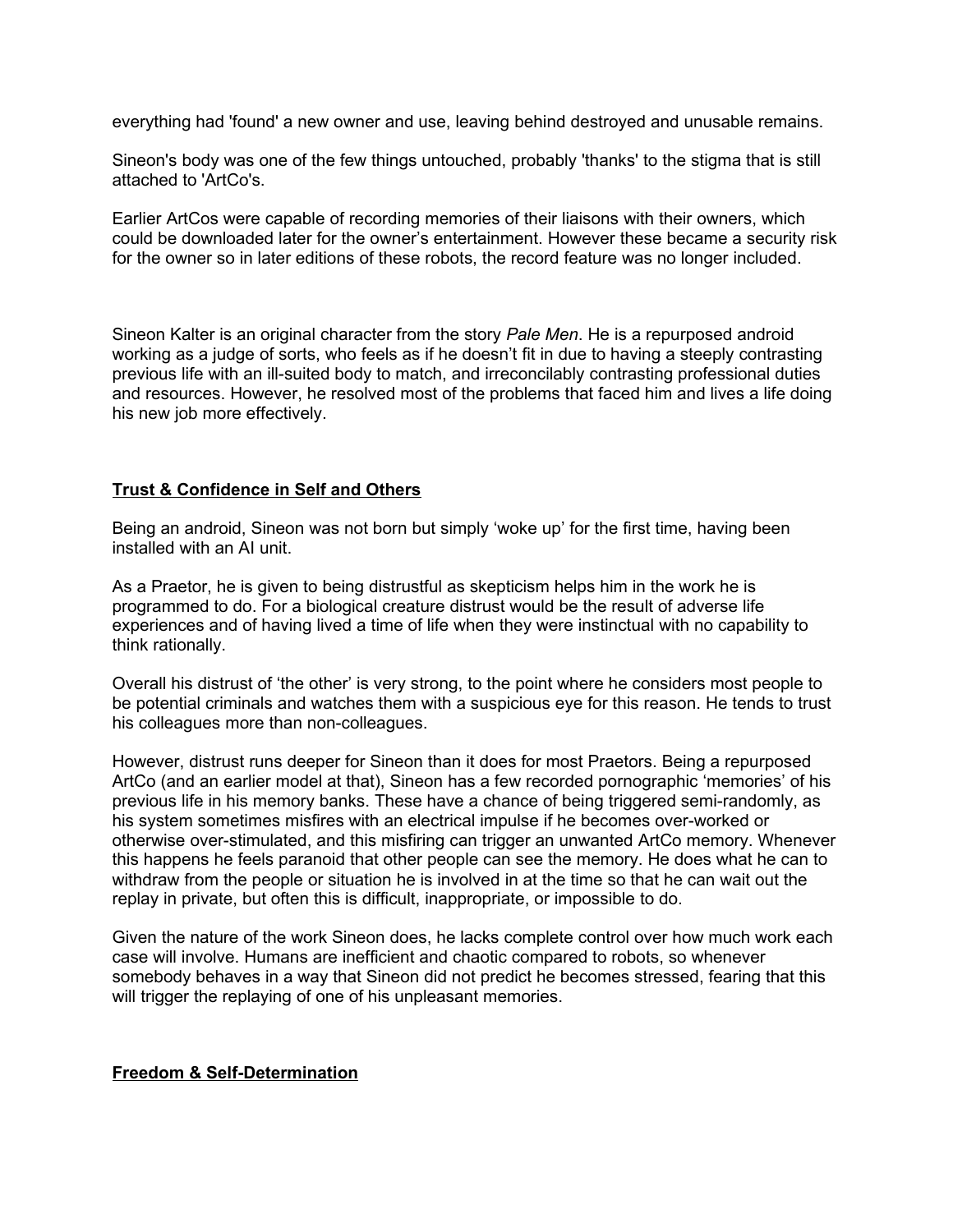On the face of it, Sineon is very nicely set up to have all the capacity for freedom and selfdetermination he could want. He is a high-ranking individual who in theory has plenty of autonomy, and has enough prestige through his position that if anybody tells him what to do he is likely to resist and confront them.

However, Sineon has one very good reason to feel disempowered. Biologicals get to choose, in a sense, how they want to develop their personalities. They can decide how to react to the life experiences they have, and become this or that kind of person as a result. Sineon's personality was pre-programmed so he didn't get to craft his personality to his own choosing. This sense of disempowerment is his chief character flaw.

Sineon's memory-replay issue is another aspect that leaves him feeling less autonomous (and therefore less free) than he would like. As a robot who is meant to do specific work, he feels that he is constantly treading a balance between doing what he was created to do and taking it easy so that he doesn't trigger his memories.

However, his sense of autonomy is not completely damaged. His life has been easier from a pure life-experience perspective. Sineon didn't experience toddlerhood as a biological might because there was never a time when he lacked life experience (or at least the programming to artificially provide him with useful life experience). He therefore began life as capable as an adult with an understanding of consequences and the impact his own actions have on others.

As somebody whose life isn't quite his own, Sineon is possessive of a few things, mostly artworks and his own creations. He likes to paint, and he likes to keep his paintings. While he's not strictly speaking possessive of other people, he is painfully aware that humans can grow old and sick and eventually die, while he himself can effectively live forever, for as long as he can have his parts replaced. He therefore cherishes the time he has with them but also feels disempowered when it comes to keeping humans whom he likes, in his life.

Regarding wilfulness, Sineon doesn't really need to be willful - he's powerful enough that his word is law, and he's made for that position. It's entirely appropriate for him to want things to go his way.

# **Ambition**

Young childhood is usually the stage where biological children 'come together' in our bodies and minds, and start to operate more smoothly in the world. A biological human is only 3-6 years old at this time, but they're used to physical movement and the experience of negotiating their parents' rules that they feel like they're in flow. This is not true for Sineon however. He was made to be a Praetor and was programmed to be nothing but that. The very concept of working as something else is strange and alien to him. Despite this, the role of Praetor is not particularly to his personal taste.

Sineon finds humans irritating as they are less efficient than androids. He also has difficulty with distinguishing between when it is appropriate to use his work-related skills and when it isn't. For instance, if somebody talks to him on a personal level he is prone to talking to them as if he were busy with work. He can therefore be unsympathetic, harsh, and lacking in a sense of humour.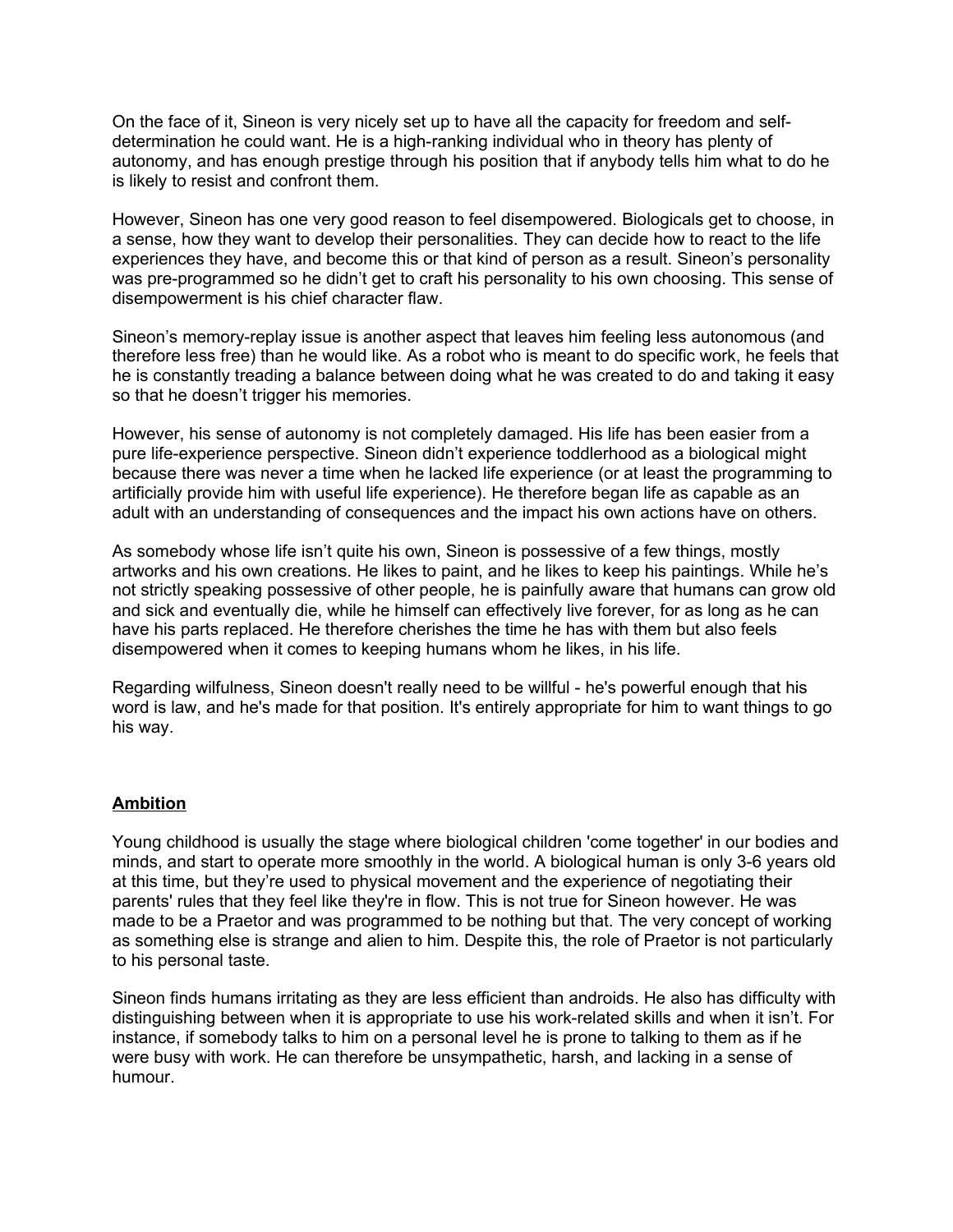Aside from all this he is prone to feeling guilty. This is a weakness deliberately installed in Praetors to ensure that they retain a strong work ethic, and Sineon's superiors exploit it whenever they can. The extent to which they do this is unfair: they impress on him the importance of keeping his cases under complete control with any failure to do so as evidence of failure on Sineon's part. Although he is aware that his superiors do this, he is incapable of not feeling guilty.

He also develops feelings of guilt on a more organic basis when interacting with humans. Sineon's abrupt nature and single-mindedness about work sometimes means that he upsets humans. When he upsets one enough that such is obvious, he feels guilty about it.

# **Productivity**

Sineon's negative feelings about humans are only compounded by the fact that he has superiors who insist that he keep his cases 100% under control - something that he finds impossible to achieve due to the involvement of humans. His bosses are aware that this level of control is not possible and Sineon recognises that they know this, but that doesn't stop his bosses from making it clear to Sineon that he expects that level of control and he finds this frustrating.

All of this means that he cannot be as productive as his superiors demand, and that he is usually scapegoated as the one responsible for the suboptimal productivity.

Sineon does not have any other pursuits outside of his work that allow him to be productive: he doesn't volunteer or have a secondary job or role. As a result his professional world is limited to one workspace, one in which he cannot be as productive as he would like. Sometimes he feels inferior because of this.

When Sineon first started work, his previous use as an ArtCo was painfully obvious: his body was that of an over-sexualised young man, and he often found that he wasn't taken seriously. Worse than this, it also led him to feel as if he didn't 'belong' as a Praetor. He therefore made a decision to have his chassis changed to better-fit his personality, which conjured the image of a middle-aged man.

#### **Re-Evaluation of Prior Life Experience**

Praetors do not experience puberty so neither did Sineon. However they do have sexual feelings. Sineon's history as an ArtCo complicated this for him and he determined that, just like most things in his life, he would keep them strictly under control. He has never liked it when somebody flirts with him.

Once Sineon had lived for a short while he recognised that the ArtCo memories still in his memory banks were at the core of most of his problems. He therefore made the decision to have them purged. After the purge he still detected that they were there, but their clarity had been significantly dulled so they no longer haunted him.

This diffused much of his tension, and from then on Sineon found his work much easier. While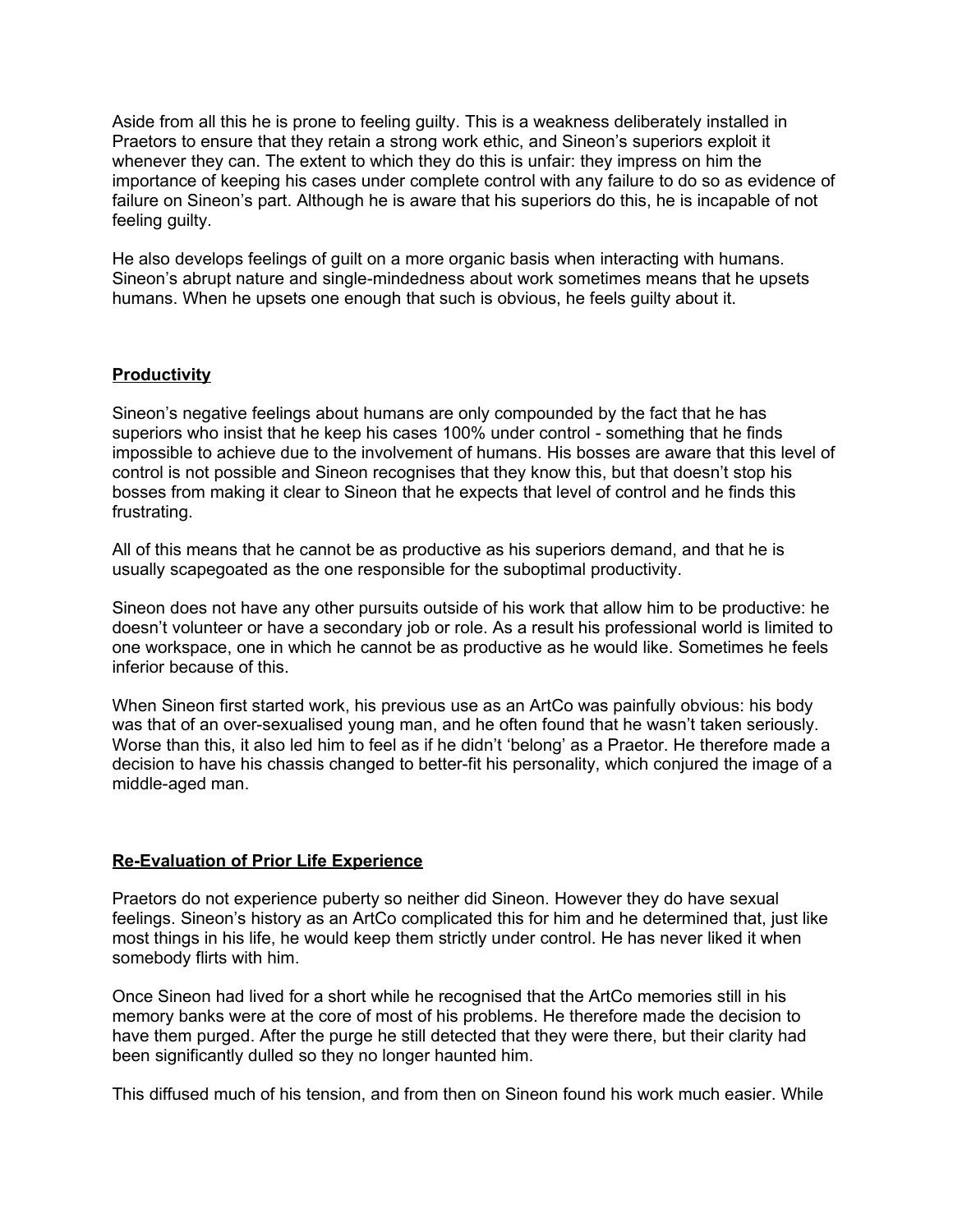not all of the pressures were gone, he could work for as long and as hard as he wanted with no ill-effects.

This even impacted his attitudes towards his coworkers, to an extent. On one occasion, a human coworker with cancer made a mistake as a result of feeling so severely ill. His superiors decided to fire him but Sineon felt this to be wrong. There was nothing Sineon could do on a professional level to help this coworker as he was mandated to produce a factual report which implicated them, but he found within himself a sense of sympathy that he would not previously have had, as he finally had the emotional space available to recognise that sometimes, humans couldn't even control themselves.

#### **Closeness in Relationships**

Having 'come into himself' fully and found peace with his selfhood, he continued with his work for many years. He developed a good relationship with his colleague with cancer, with their main common ground being the temporary body modifications that his colleague had to have installed. They were unsightly but allowed him to continue work. As a repurposed android with unnatural-looking skin, Sineon understood what it was like to look strange, so he empathised with his colleague and was rewarded with a friendship.

Sineon continued to take pride in his job, and while he treated each case with the same amount of care and attention, he felt particularly relieved at the end of a case about artefact-trafficking as the completion of this case resolved a lot of religious tension in his community.

# **Passing on Responsibilities**

As an android Sineon had no children so didn't have anybody whom he particularly wanted to nurture. However he sometimes recommended further training and education to his coworkers to help them develop professionally.

#### **Deactivation**

Sineon feels distinctly uncomfortable about his own deactivation as he is made to fulfil a task that will continue to require administration after he has passed. Indeed, he has great difficulty even thinking about it. He doesn't like the idea of an after-life as he is made to be productive, and he dislikes the idea of enforced inactivity as an after-life implies.

#### **Credits**

Based on theory by:

Erikson, E., (1951) 'Childhood and Society', W.W. Norton & Company, Inc. chapter 7.